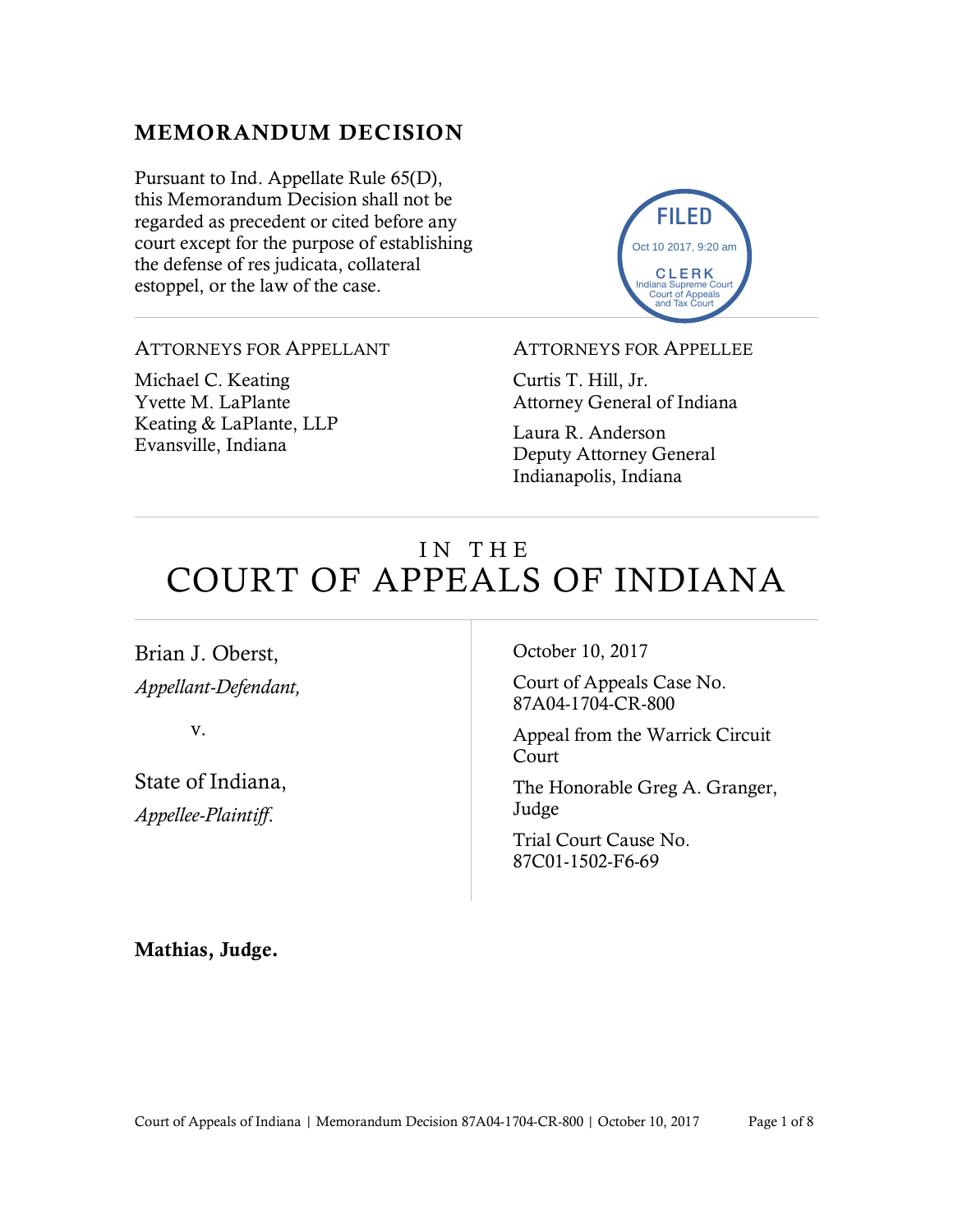- [1] Brian Oberst ("Oberst") appeals his conviction for Class A misdemeanor impersonating a public servant, claiming the evidence was insufficient to support the verdict.
- [2] We affirm.

#### Facts and Procedural History

- [3] On January 27, 2015, Indiana State Police ("ISP") Trooper Ryan Wilson ("Trooper Wilson") was parked on the side of the road when he noticed Oberst's vehicle speeding towards him. Trooper Wilson activated his radar unit, determined Oberst was traveling 19 m.p.h. over the speed limit, and then initiated a traffic stop. As Trooper Wilson exited his vehicle, he noticed Oberst holding a badge out of the driver side window. It was a Vanderburgh County Deputy Prosecutor's badge.
- [4] Once Trooper Wilson reached the vehicle, Oberst told him that, "he was with the . . . Vanderburgh County Prosecutor's Office." Tr. p. 9. After Oberst told Trooper Wilson he was a Deputy Prosecutor, Trooper Wilson released him without issuing a citation. Once he was free to go, Oberst called his friend Toby Shaw and told him that he had just been pulled over by a state trooper and that he "got out of the ticket." Tr. p. 24.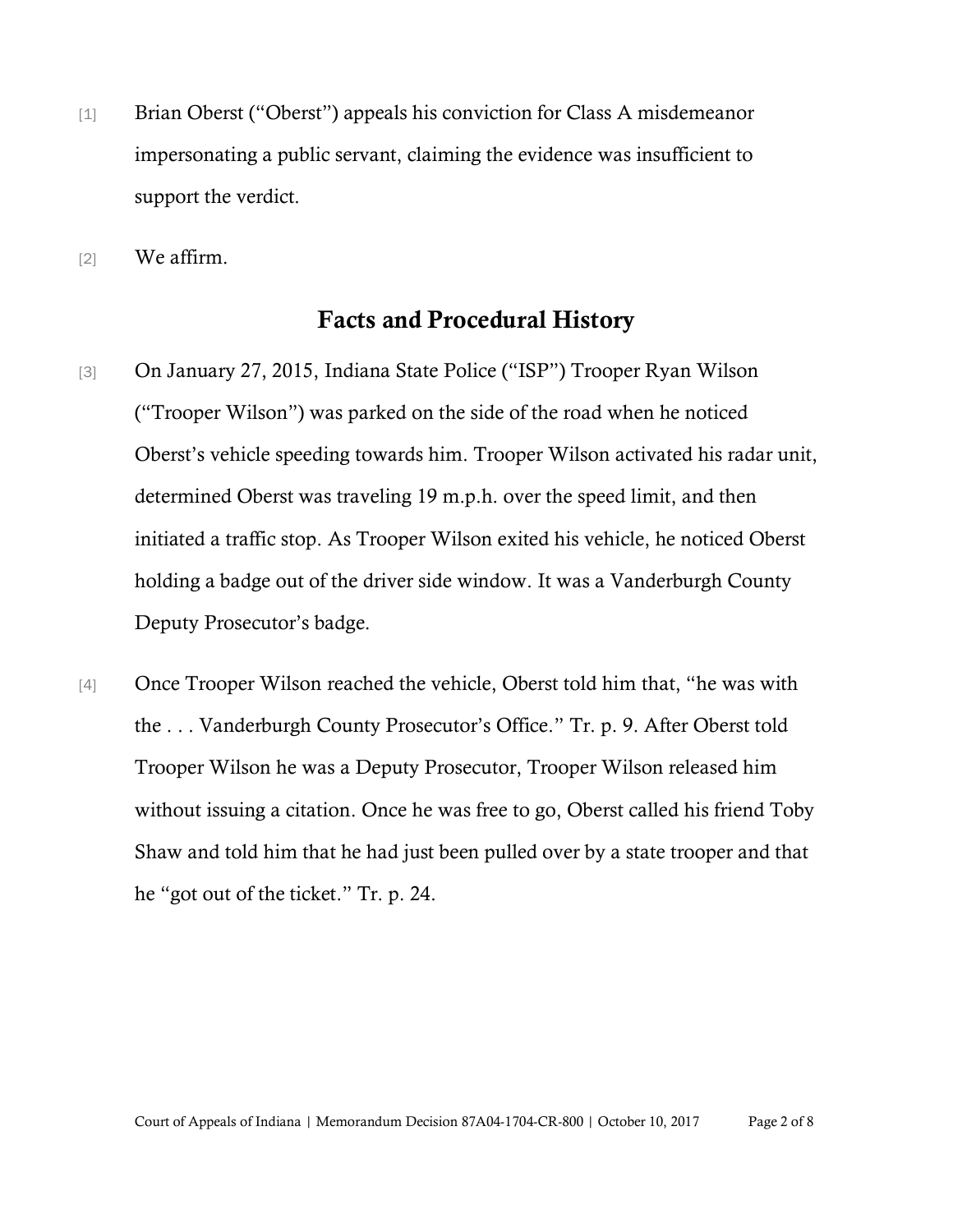- [5] A couple weeks later, ISP Trooper Paul Stoltz notified Trooper Wilson of a similar incident involving Oberst, <sup>1</sup> and also, that Oberst had not been employed by the Vanderburgh County Prosecutor's Office for some time. Based on this information, Trooper Wilson investigated Oberst's employment status with Vanderburgh County and discovered that Oberst had not worked as a Deputy Prosecutor there for over six years.
- [6] On February 24, 2015, the State charged Oberst with Level 6 felony impersonation of a law enforcement officer. A bench trial was held on February 27, 2017, after which the trial court took the matter under advisement. On March 10, 2017, the trial court issued an order finding Oberst guilty.
- [7] Oberst then filed a motion to reconsider the verdict. On April 3, 2017, the trial court held a hearing on Oberst's motion and denied it on the merits, but reduced the conviction to Class A misdemeanor impersonation of a public servant. Oberst was sentenced to one year of non-reporting probation. He now appeals his conviction.

<sup>&</sup>lt;sup>1</sup> Thirteen days before the instant offense, on January 14, 2015, Oberst was stopped by Gibson County Sherriff's Department Officer John Fischer ("Officer Fischer") for traveling 11 m.p.h. over the speed limit. When Officer Fischer exited his car, he could see Oberst holding a badge out of the window. Officer Fischer asked Oberst if it was a law enforcement badge. Oberst told him it was and that it was from Vanderburgh County. Officer Fischer let Oberst go without issuing a citation. Afterward, Officer Fischer determined that Oberst was no longer employed as a Deputy Prosecutor in Vanderburgh County. Oberst was charged with Level 6 felony impersonation of a law enforcement officer. He pleaded guilty to the lesser included offense of Class A misdemeanor impersonation of a public servant.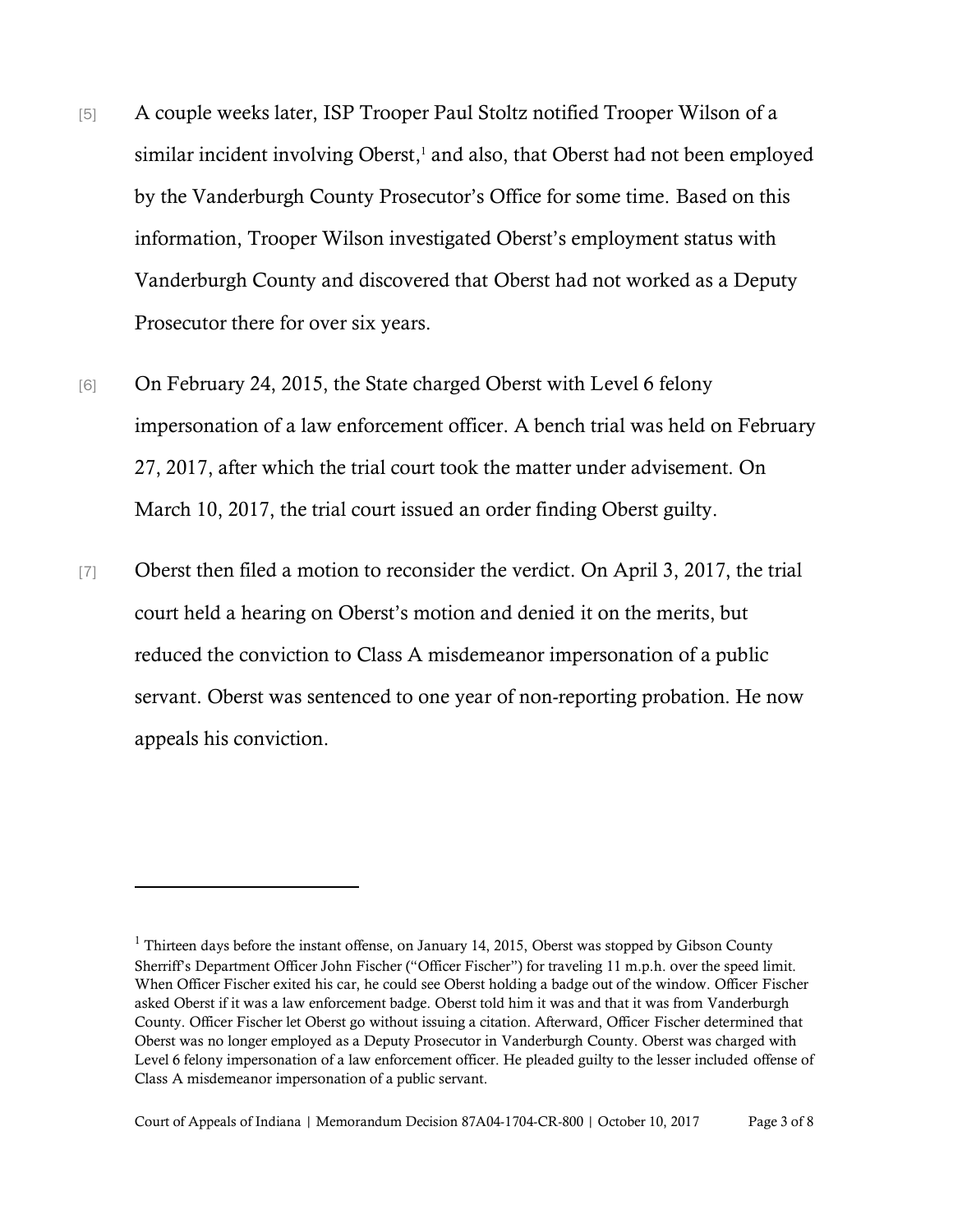## Discussion and Decision

- [8] Oberst contends that the evidence is insufficient to support his conviction for Class A misdemeanor impersonation of a public servant. When reviewing a claim of insufficient evidence to sustain a conviction, we consider only the probative evidence and reasonable inferences supporting the judgment. *Jackson v. State*, 50 N.E.3d 767, 770 (Ind. 2016). It is the fact-finder's role, not ours, to assess witness credibility and weigh the evidence to determine whether it is sufficient to support a conviction. *Id*. We will affirm the conviction unless no reasonable fact-finder could have found the elements of the crime proven beyond a reasonable doubt. *Id*. It is therefore not necessary that the evidence overcome every reasonable hypothesis of innocence; rather, the evidence is sufficient if an inference may reasonably be drawn from it to support the judgment. *Drane v. State*, 867 N.E.2d 144, 146–47 (Ind. 2007).
- [9] At the time of the offense in this case, Indiana Code section 35-44.1-2-6 provided:

A person who falsely represents that the person is a public servant, with intent to mislead and induce another person to submit to false official authority or otherwise to act to the other person's detriment in reliance on the false representation, commits impersonation of a public servant, a Class A misdemeanor.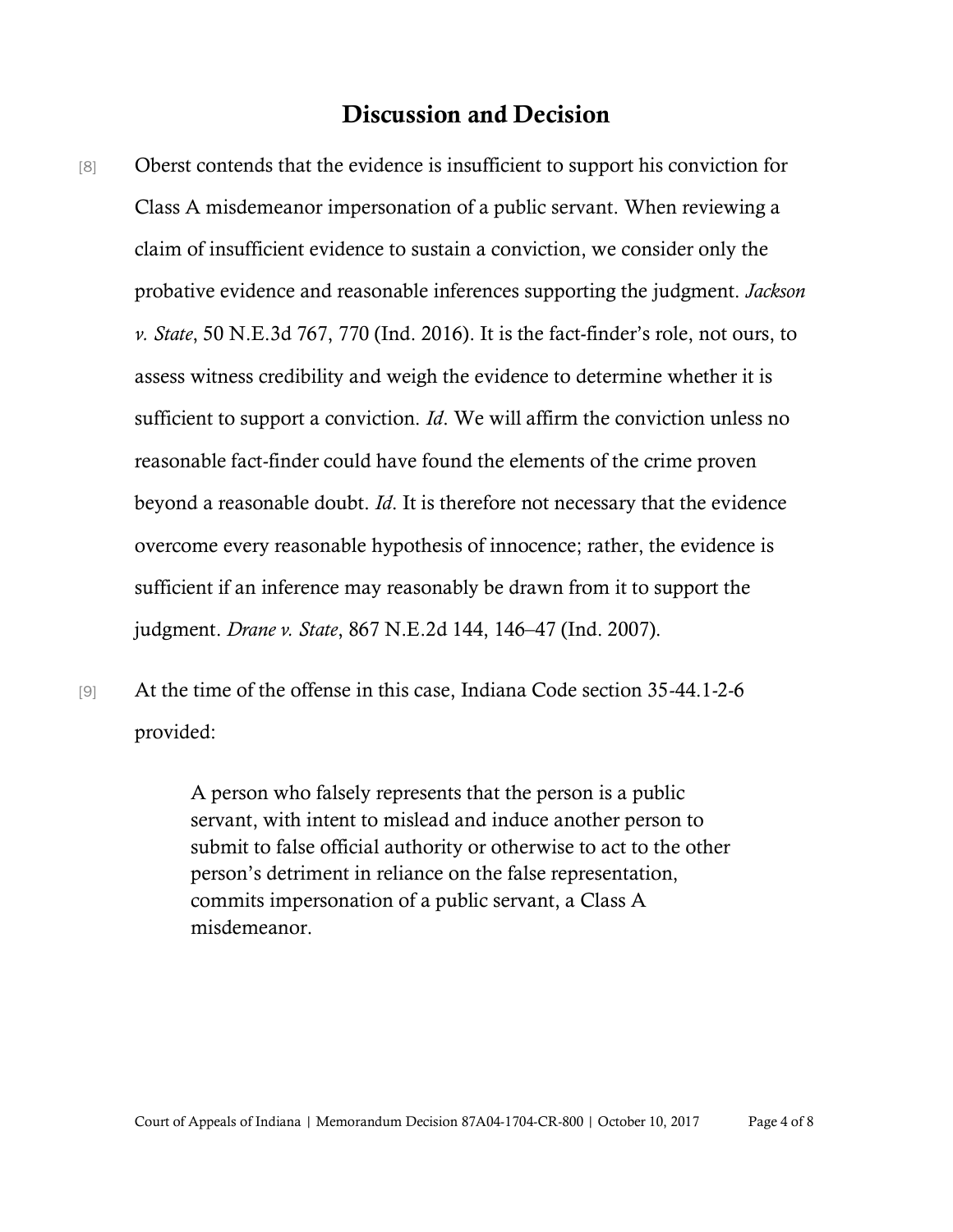Ind. Code § 35-44.1-2-6 (2015).<sup>2</sup>

- [10] Oberst's primary argument is that the evidence was insufficient to show that he either: (1) acted with intent to mislead and induce Trooper Wilson to submit to false official authority, or (2) acted with intent to mislead and induce Trooper Wilson to act to Trooper Wilson's detriment in reliance on the false representation. Appellant's Br. at 11; Reply Br. at 6.
- [11] Both Oberst and the State cite to *Poole v. State*, 559 N.E.2d 1214 (Ind. Ct. App.) 1990).<sup>3</sup> In that case, Poole walked into an Indianapolis hospital seeking treatment for injuries suffered due to his alleged employment with the Indianapolis Police Department ("IPD"), and he requested a work release form. *Id.* at 1215. Poole told a hospital employee that he was an officer with the IPD and supplied her with several forms of identification. *Id.* The nurse did not believe Poole, so she notified a doctor who called the Marion County Sheriff's

 $<sup>2</sup>$  Effective July 1, 2016, the statute now states:</sup>

- (a) A person who, with intent to:
	- (1) deceive; or
	- (2) induce compliance with the person's instructions, orders, or requests;
- falsely represents that the person is a public servant, commits impersonation of a public servant, a Class A misdemeanor, except as provided in subsection (b).
- (b) The offense described in subsection (a) is a Level 6 felony if the person falsely represents that the person is:

(1) a law enforcement officer;

Ind. Code § 35-44.1-2-6.

<sup>&</sup>lt;sup>3</sup> Poole is the only reported case in Indiana concerning the issue before us.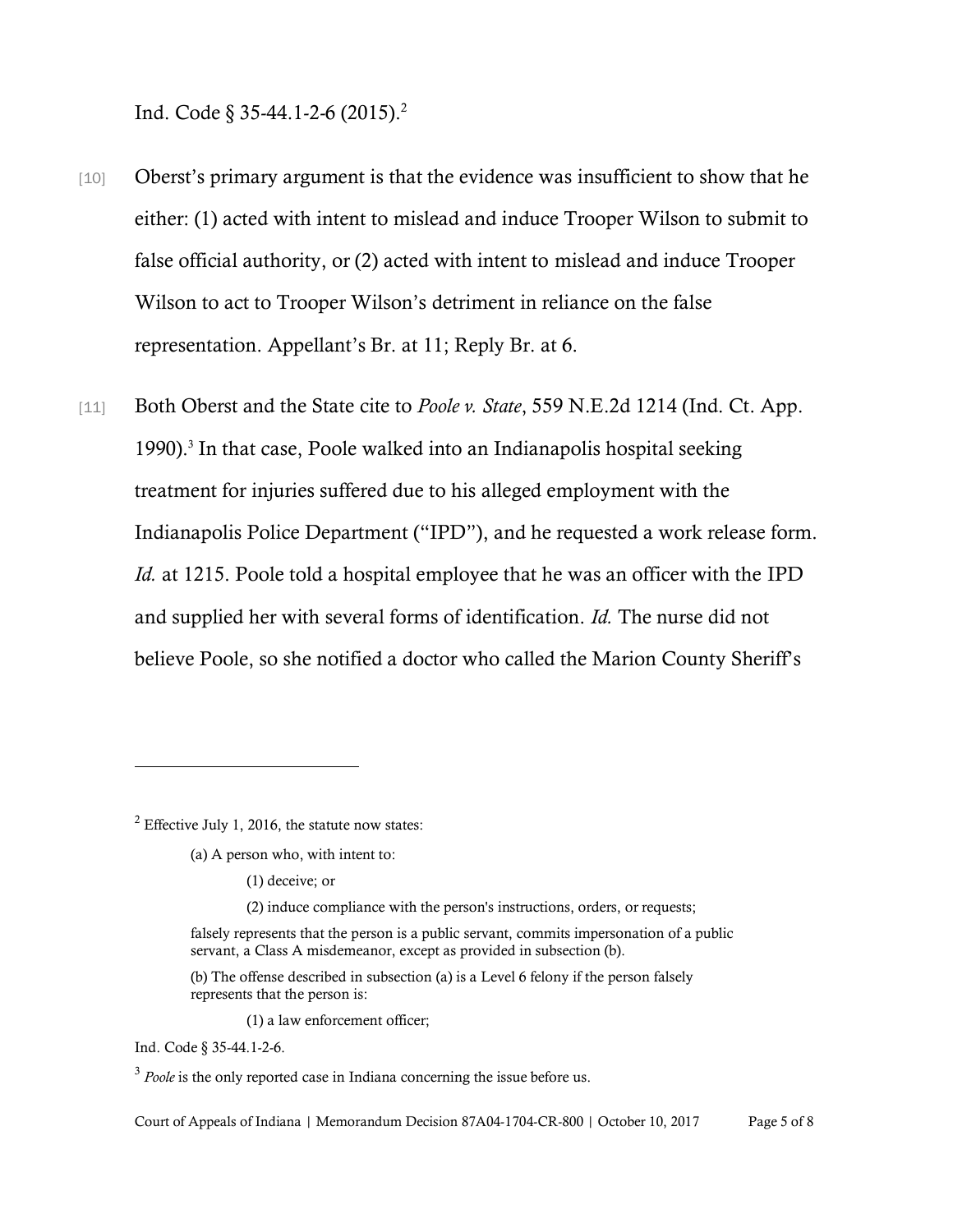Department, which confirmed that Poole was in fact not an IPD officer. *Id.* Poole was subsequently convicted of impersonating a police officer. *Id.*

- [12] Poole's main contention on appeal was that there was insufficient evidence to show that he "intended to mislead or induce another person to act to his detriment." *Id.* In *Poole*, we explained that "intent may properly be inferred from circumstances surrounding the incident," and that "the evidence certainly supports a reasonable inference that Poole intended for the hospital to rely on his misrepresentations in the hope of obtaining special medical treatment and a work release form." *Id.* at 1216. Oberst's attempts to distinguish *Poole* from the case before us are unpersuasive.
- [13] Here, it is clear from the record that Oberst showed his badge to Trooper Wilson in hopes of getting out of a speeding ticket. In fact, he had done the same thing just thirteen days prior. After Trooper Wilson pulled away, Oberst called his friend to tell him that he "got out of the ticket" because "[Oberst] showed [Trooper Wilson] my badge." Tr. p. 24. In his brief Oberst states, "At most, all [Oberst] could hope for is the extension of some type of 'professional courtesy' at the discretion of the Trooper." Appellant's Br. at 10–11. Despite Oberst's claims to the contrary, misrepresentation in effort to receive special treatment is analogous to *Poole*.
- [14] Poole was hoping that by telling the hospital staff he was an IPD officer, he might receive special medical treatment. *Poole*, 559 N.E.2d at 1216. Here, by telling Trooper Wilson that he was a Deputy Prosecutor, Oberst hoped he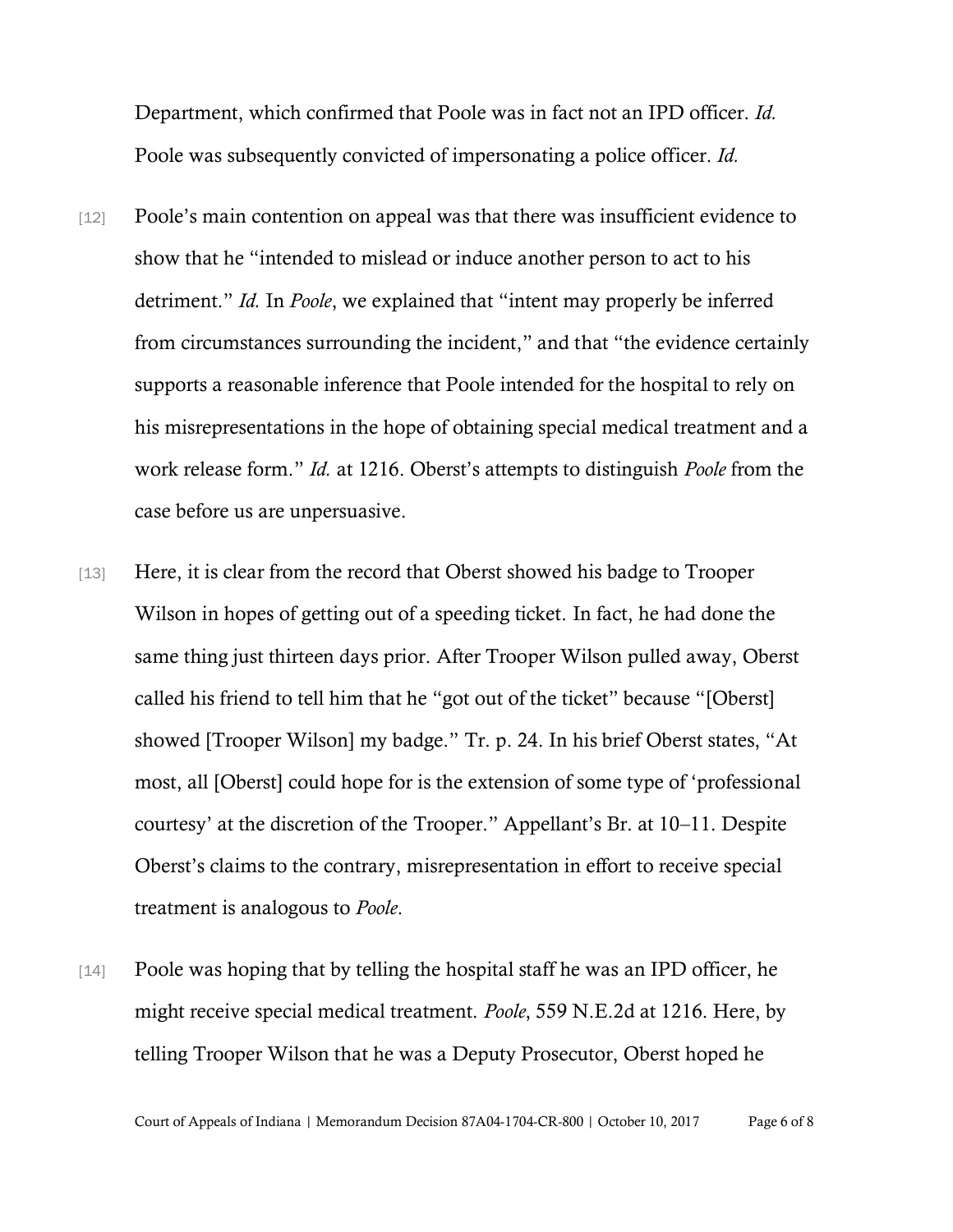might receive special treatment by not being issued a citation. The trial court noted in its verdict order, "[Oberst] actively strategically displayed [the badge] with the hope that a law enforcement officer would notice it and act upon it to the benefit of [Oberst]." Appellant's App. p. 41. This is sufficient for a reasonable fact-finder to infer that Oberst intended for Trooper Wilson to submit to his false authority. *Poole*, 559 N.E.2d at 1216.

[15] Oberst argues he did not intend to induce Trooper Wilson to submit to his false authority because "a deputy prosecutor in fact has no authority over an Indiana State Trooper regarding the issuance of a traffic citation." Appellant's Br. at 9. While this statement is factually true, the lack of actual "authority" is not the issue. As an alleged IPD officer, Poole had no authority to receive special medical treatment or a work release form from hospital staff. Rather, he intended that the hospital staff would rely on his misrepresentation to receive special medical treatment and a work release form. Here, the evidence supports a reasonable inference that Oberst *intended* to receive special treatment when he showed Trooper Wilson a Deputy Prosecutor's badge. *See Poole*, 559 N.E.2d at 1216 ("The crucial question is whether Poole *intended* for the hospital staff to submit to his claimed authority.") (emphasis in original). Any finding to the contrary would be an invitation for us to reweigh evidence, and we will not do so on appeal.